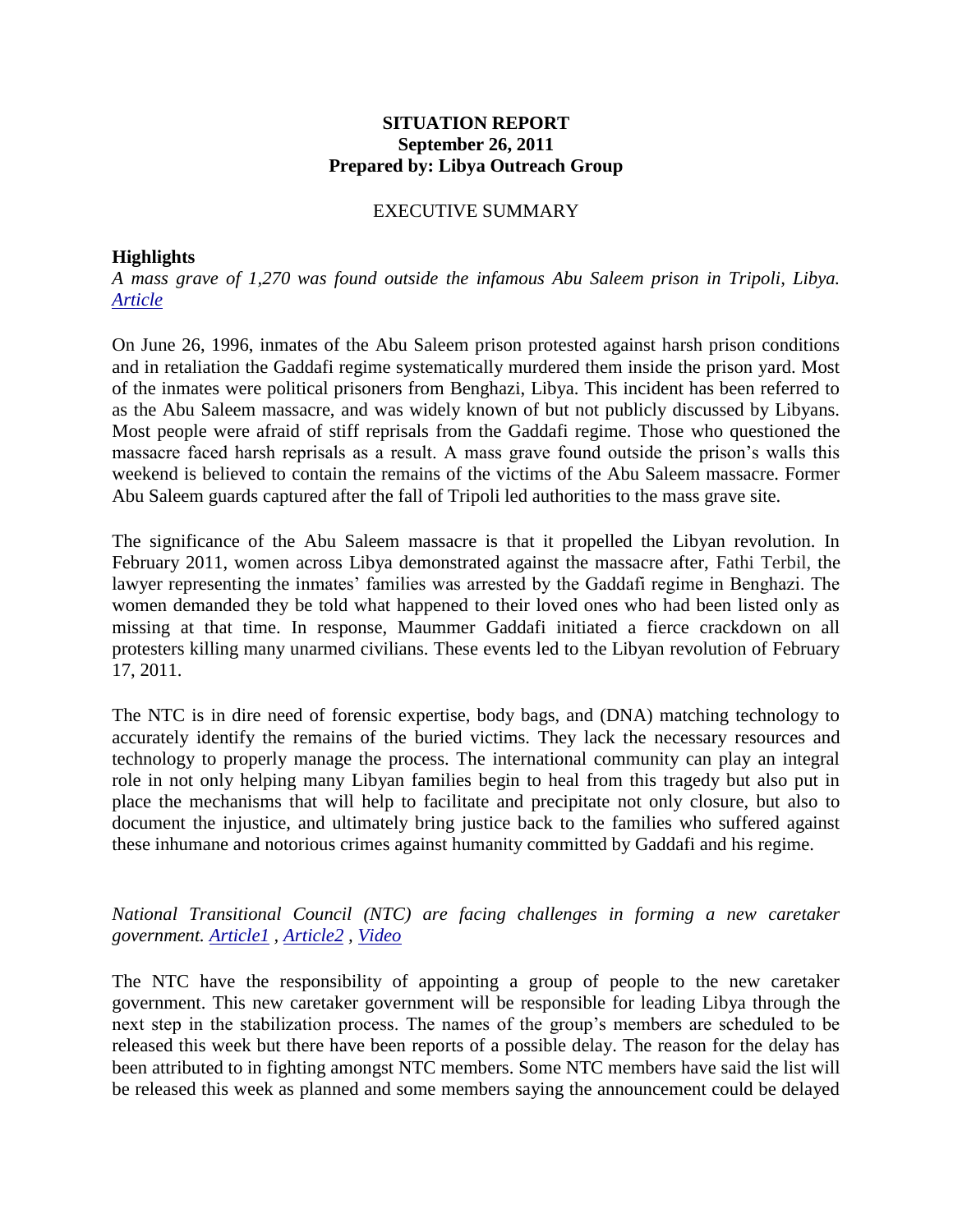due to NTC's inability to agreeing on appointees or the structure of the caretaker government. Other members of NTC even going further saying the formation of the new government will be delayed until Libya is in full control of pro-Democracy forces and the last of the Gaddafi strong holds are liberated.

The NTC needs to step up its rhetoric with action. As caretakers of the transition phase, they have a moral duty and obligation to protect this revolution, and should individual members attempt to squander and manipulate this political paralysis in the hopes of securing their power, they need to be removed indefinitely from the process. It is up to the Libyan people to use their voice and demonstrate against those who fail to uphold the principles of the revolution. The role of civil society, and in particular the international community, in harnessing and empowering civil society, is critically important during this phase. Numerous civil society organizations have emerged, and must play the watchdog role, because they are organized, and because it is the nature of their function. The international community must immediately step up its game plan and begin to fund these organizations to balance the political paralysis that currently plagues Libya today.

## **Additional News**

From September 24- 26 (a.m) 2011:

- Whereabouts of Maummer Gaddafi unknown [Article](http://hosted2.ap.org/APDEFAULT/terms/Article_2011-09-25-ML-Libya/id-5106d2e782c64843a91d36e95f7bfb9f)
- Reports of Muatassim Gaddafi heard communicating by radio with loyalist forces inside Sirte. Another eyewitness, a pro-Gaddafi commander captured Sunday, said Muatassim was in Sirte. [Article1](http://hosted2.ap.org/APDEFAULT/terms/Article_2011-09-25-ML-Libya/id-5106d2e782c64843a91d36e95f7bfb9f) , [Article2](http://www.businessweek.com/news/2011-09-26/libya-political-infighting-hampers-drive-to-form-new-cabinet.html)
- Friday Aisha Gaddafi released an audio recording on the Syrian-based Al-Rai TV, saying her father was in high spirits and fighting with his supporters. [Article](http://hosted2.ap.org/APDEFAULT/terms/Article_2011-09-25-ML-Libya/id-5106d2e782c64843a91d36e95f7bfb9f)
- NTC warns stability of Libya is at risk as long as Maummer Gaddafi is still at large in Libya. [Article](http://www.voanews.com/english/news/africa/Libyan-NTC-Chief-Warns-Gadhafi-Must-be-Caught-130574853.html)
- NTC ask U.N. Security Council to lift remaining sanctions on Libya to facilitate further stability in Libya. [Article](http://www.voanews.com/english/news/africa/Libyan-NTC-Chief-Warns-Gadhafi-Must-be-Caught-130574853.html)
- U.N. to deploy 100 to 200 personnel to Libya as support for NTC during the next stages of establishing democracy in Libya [Article](http://www.voanews.com/english/news/africa/Libyan-NTC-Chief-Warns-Gadhafi-Must-be-Caught-130574853.html)
- NTC says collecting arms across Libya priority. [Article](http://www.voanews.com/english/news/africa/Libyan-NTC-Chief-Warns-Gadhafi-Must-be-Caught-130574853.html) Weapons found across Libya are  $\bullet$ not returned to NTC but are being taken back to different cities by fighters returning home. The reason for this hoarding of weapons may be rooted in a fundamental distrust in the NTC's capability to stabilize Libya. [Article](http://www.nytimes.com/2011/09/26/world/africa/rivalries-impede-government-formation-in-libya.html)
- Moussa Ibrahim says Muammer Gaddafi and his family were among the poorest of  $\bullet$ Libya's citizens. This statement is contradictory to evidence showing this is not true and the Gaddafi families were notorious for lavish parties and expensive properties around the world. [Article](http://www.reuters.com/article/2011/09/25/libya-gaddafi-spokesman-idUSL5E7KP18H20110925)
- Egypt Air to resume flights to Libya next week: starting Sunday October 2, 2011 to Benghazi [Article](http://www.jpost.com/Headlines/Article.aspx?id=239486)
- Oil production resumes in Libya; 15 wells at Abu-Attifel field near Benghazi- Mellitha Oil & Gas producing 31,900 barrels of oil a day ; Mellitha Oil & Gas is a partnership between Eni and National Oil corporation in Libya [Article](http://www.philly.com/philly/wires/ap/business/20110926_ap_italysenioilproductionresumesinlibya.html)
- Tawergha, Libya a ghost town as forces loyal to Maummer Gaddafi fled the city. Article